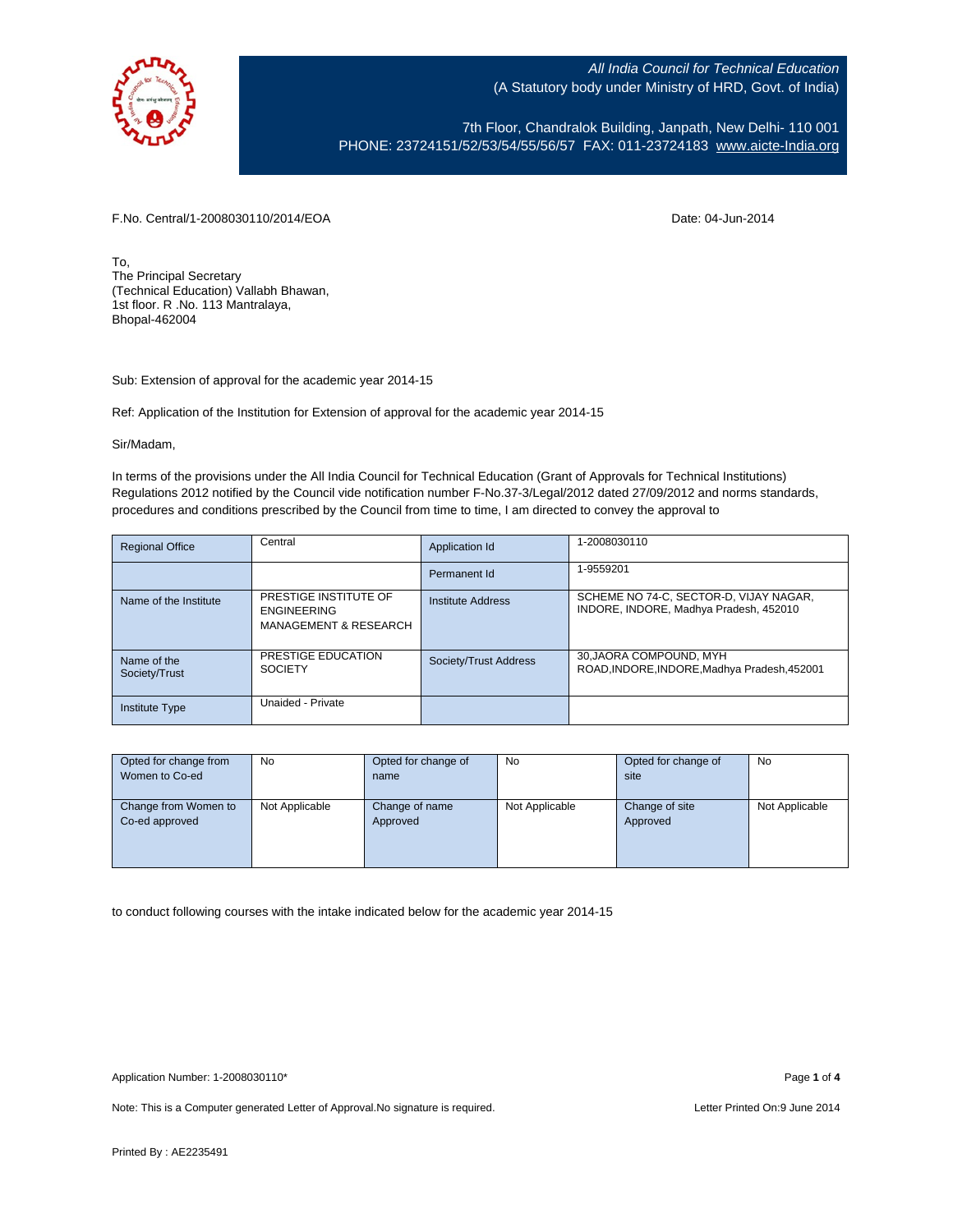

7th Floor, Chandralok Building, Janpath, New Delhi- 110 001 PHONE: 23724151/52/53/54/55/56/57 FAX: 011-23724183 [www.aicte-India.org](http://www.aicte-india.org/)

| Application Id: 1-2008030110                          |              | Course                                     |                                                                                  | <b>Affiliating Body</b>    |                                                            |                              |                     |                     |                                          |           |
|-------------------------------------------------------|--------------|--------------------------------------------|----------------------------------------------------------------------------------|----------------------------|------------------------------------------------------------|------------------------------|---------------------|---------------------|------------------------------------------|-----------|
| Shift<br>Level<br>Program                             |              |                                            |                                                                                  |                            |                                                            | Intake Approved for<br>14-15 | NRI Approval status | PIO Approval status | Foreign Collaboration<br>Approval status |           |
|                                                       |              |                                            |                                                                                  | Full/Part Time             |                                                            | Intake 2013-14               |                     |                     |                                          |           |
| <b>ENGINEERING</b><br><b>AND</b><br><b>TECHNOLOGY</b> | 1st<br>Shift | <b>POST</b><br><b>GRADUA</b><br><b>TE</b>  | <b>MECHANICAL</b><br><b>ENGINEERING</b>                                          | <b>FULL</b><br><b>TIME</b> | Rajiv Gandhi<br>Prodoyogiki<br>Vishwavidyalaya<br>, Bhopal | 24                           | 24                  | <b>NA</b>           | <b>NA</b>                                | ${\sf N}$ |
| <b>ENGINEERING</b><br><b>AND</b><br><b>TECHNOLOGY</b> | 1st<br>Shift | <b>UNDER</b><br><b>GRADUA</b><br>TE        | <b>CIVIL</b><br><b>ENGINEERING</b>                                               | <b>FULL</b><br><b>TIME</b> | Rajiv Gandhi<br>Prodoyogiki<br>Vishwavidyalaya<br>, Bhopal | 120                          | 120                 | NA                  | NA                                       | N         |
| <b>ENGINEERING</b><br><b>AND</b><br><b>TECHNOLOGY</b> | 1st<br>Shift | <b>UNDER</b><br><b>GRADUA</b><br><b>TE</b> | <b>COMPUTER</b><br><b>SCIENCE AND</b><br><b>ENGINEERING</b>                      | <b>FULL</b><br><b>TIME</b> | Rajiv Gandhi<br>Prodoyogiki<br>Vishwavidyalaya<br>, Bhopal | 60                           | 60                  | <b>NA</b>           | <b>NA</b>                                | N         |
| <b>ENGINEERING</b><br><b>AND</b><br><b>TECHNOLOGY</b> | 1st<br>Shift | <b>UNDER</b><br><b>GRADUA</b><br><b>TE</b> | <b>ELECTRICAL</b><br><b>ENGINEERING</b>                                          | <b>FULL</b><br><b>TIME</b> | Rajiv Gandhi<br>Prodoyogiki<br>Vishwavidyalaya<br>, Bhopal | 60                           | 60                  | <b>NA</b>           | <b>NA</b>                                | N         |
| <b>ENGINEERING</b><br><b>AND</b><br><b>TECHNOLOGY</b> | 1st<br>Shift | <b>UNDER</b><br><b>GRADUA</b><br>TE        | <b>ELECTRONICS</b><br><b>AND</b><br><b>COMMUNICATION</b><br><b>S ENGINEERING</b> | <b>FULL</b><br><b>TIME</b> | Rajiv Gandhi<br>Prodovogiki<br>Vishwavidyalaya<br>, Bhopal | 60                           | 60                  | <b>NA</b>           | NA                                       | N         |
| <b>ENGINEERING</b><br><b>AND</b><br><b>TECHNOLOGY</b> | 1st<br>Shift | <b>UNDER</b><br><b>GRADUA</b><br>TE        | <b>MECHANICAL</b><br><b>ENGINEERING</b>                                          | <b>FULL</b><br><b>TIME</b> | Rajiv Gandhi<br>Prodoyogiki<br>Vishwavidyalaya<br>, Bhopal | 120                          | 120                 | <b>NA</b>           | NA                                       | N         |
| <b>ENGINEERING</b><br><b>AND</b><br><b>TECHNOLOGY</b> | 2nd<br>Shift | <b>DIPLOMA</b>                             | <b>CIVIL</b><br><b>ENGINEERING</b>                                               | <b>FULL</b><br><b>TIME</b> | Rajiv Gandhi<br>Prodoyogiki<br>Vishwavidyalaya<br>, Bhopal | 60                           | 60                  | <b>NA</b>           | <b>NA</b>                                | Ν         |
| <b>ENGINEERING</b><br><b>AND</b><br><b>TECHNOLOGY</b> | 2nd<br>Shift | <b>DIPLOMA</b>                             | <b>MECHANICAL</b><br><b>ENGINEERING</b>                                          | <b>FULL</b><br><b>TIME</b> | Rajiv Gandhi<br>Prodoyogiki<br>Vishwavidyalaya<br>, Bhopal | 60                           | 120                 | NA                  | NA                                       | N         |

• Validity of the course details may be verified at www.aicte-india.org>departments>approvals

Application Number: 1-2008030110\* Page **2** of **4**

Note: This is a Computer generated Letter of Approval.No signature is required. <br>
Letter Printed On:9 June 2014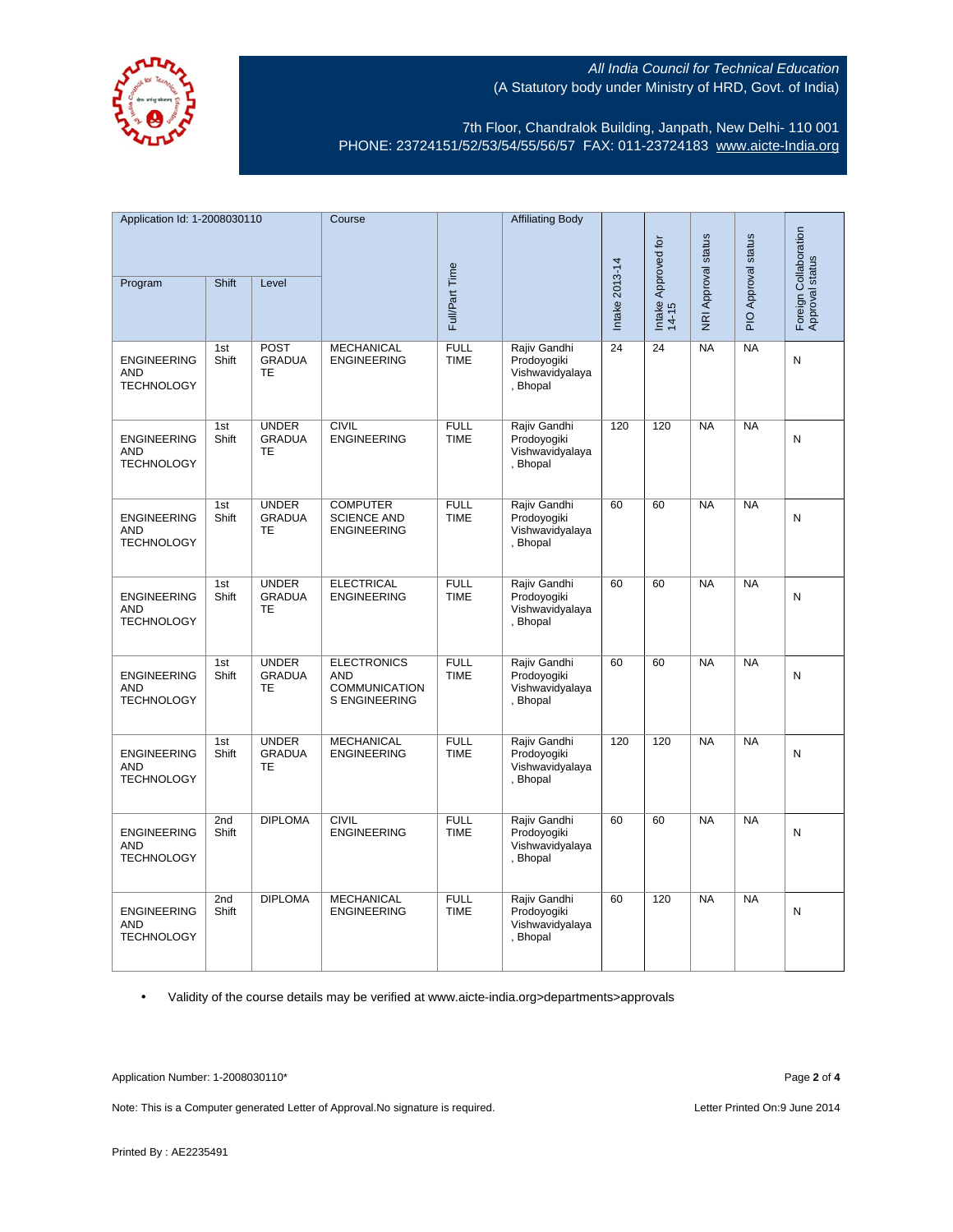

7th Floor, Chandralok Building, Janpath, New Delhi- 110 001 PHONE: 23724151/52/53/54/55/56/57 FAX: 011-23724183 [www.aicte-India.org](http://www.aicte-india.org/)

The above mentioned approval is subject to the condition that PRESTIGE INSTITUTE OF ENGINEERING MANAGEMENT & RESEARCH shall follow and adhere to the Regulations, guidelines and directions issued by AICTE from time to time and the undertaking / affidavit given by the institution along with the application submitted by the institution on portal and subsequently upload and update the student/ faculty/ other data on portal as per the time schedule which will be intimated by AICTE.

In case of any differences in content in this Computer generated Extension of Approval Letter, the content/information as approved by the Executive Council / General Council as available on the record of AICTE shall be final and binding.

Strict compliance of Anti-Ragging Regulation:- Approval is subject to strict compliance of provisions made in AICTE Regulation notified vide F. No. 37-3/Legal/AICTE/2009 dated July 1, 2009 for Prevention and Prohibition of Ragging in Technical Institutions. In case Institution fails to take adequate steps to Prevent Ragging or fails to act in accordance with AICTE Regulation or fails to punish perpetrators or incidents of Ragging, it will be liable to take any action as defined under clause 9(4) of the said Regulation.

**(Dr. Kuncheria P. Isaac)**

Member Secretary, AICTE

Copy to:

- **1. The Regional Officer,** All India Council for Technical Education Tagore Hostel-2, Shamla Hills Bhopal-462 002, Madhya Pradesh
- **2. The Director Of Technical Education,** Madhya Pradesh
- **3. The Registrar,** Rajiv Gandhi Prodoyogiki Vishwavidyalaya, Bhopal
- **4. The Principal / Director,** PRESTIGE INSTITUTE OF ENGINEERING MANAGEMENT & RESEARCH SCHEME NO 74-C, SECTOR-D, VIJAY NAGAR, INDORE,INDORE, Madhya Pradesh,452010
- **5. The Secretary / Chairman,** PRESTIGE EDUCATION SOCIETY 30,JAORA COMPOUND, MYH ROAD, INDORE,INDORE, Madhya Pradesh,452001
- **6. Guard File(AICTE)**

Application Number: 1-2008030110\* Page **3** of **4**

Note: This is a Computer generated Letter of Approval.No signature is required. Letter Printed On:9 June 2014